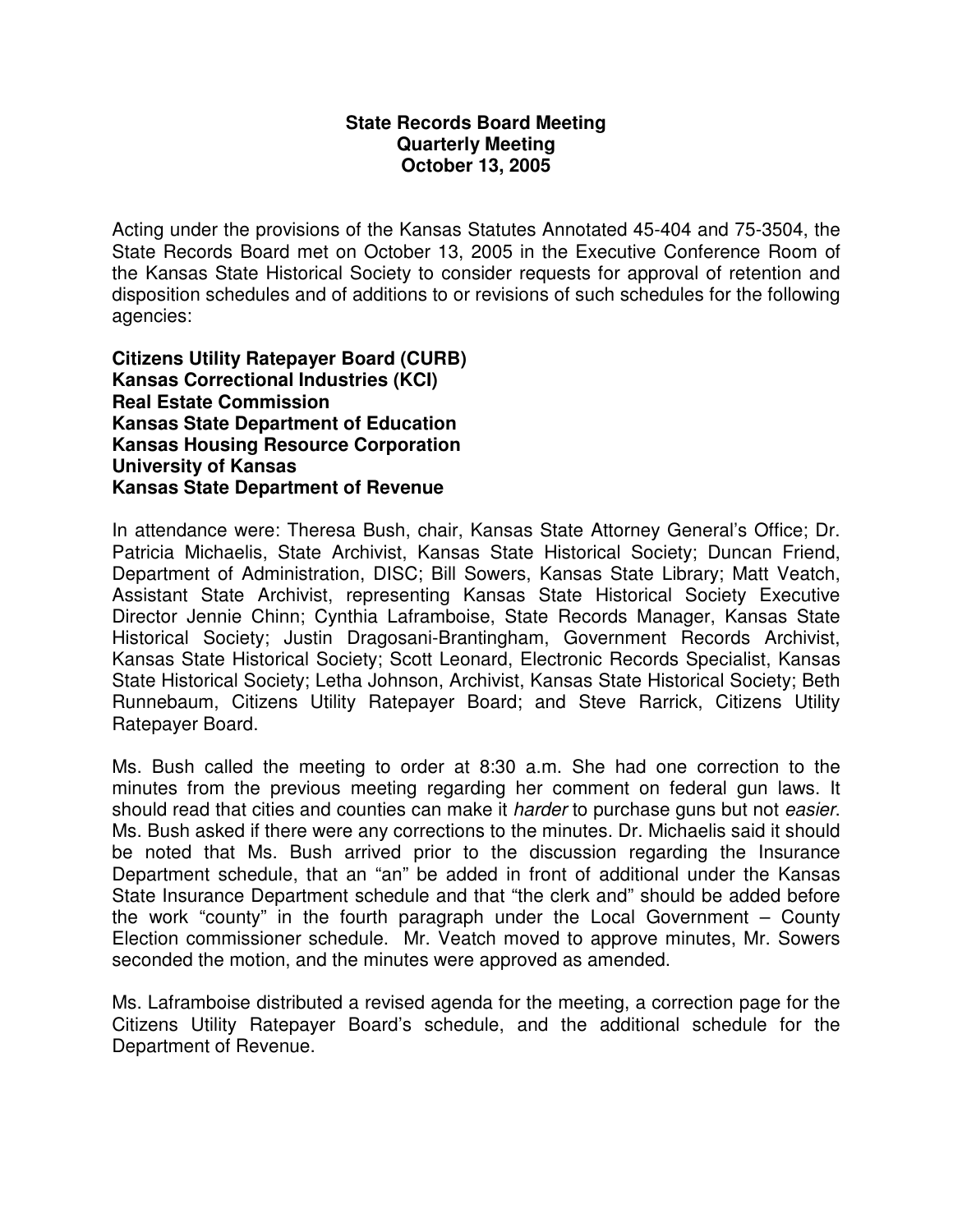## **Citizens Utility Ratepayer Board (CURB)**

The agency's records officer, Beth Runnenbaum, contacted Ms. Laframboise after the agency conducted a review of their previously approved schedule. Ms. Bush questioned the restriction on the Administration Files. After a brief discussion, Steve Rarrick stated that the restriction does not apply to the entry. The restriction will be removed and placed on the Routine Correspondence entry. Dr. Michaelis asked about the disposition of the Working Papers – Consultants. Mr. Rarrick explained that the findings are summarized and contained in other documents which are retained. Ms. Bush asked if the series should be restricted due to trade secrets (K.S.A. 60-432). Mr. Rarrick stated that other State Corporation Commission regulations and statutes might restrict the series. Ms. Bush suggested that Mr. Rarrick send restrictions to Ms. Laframboise for inclusion on the entry. Mr. Rarrick pointed out that there were a couple of typos in the spelling of Citizens Utility Ratepayer Board throughout the schedule. Mr. Veatch said there was also an extra "5" in the comments field of entry 0012-122. Dr. Michaelis moved that the schedule be approved with the noted changes. Mr. Friend seconded the motion. The schedule was approved as amended.

Before moving to the Kansas Correctional Industries' schedule, Mr. Friend asked how the series identification numbers were assigned to schedule entries. Ms. Laframboise explained that it was a way for her to know that records being transferred to state records center are actually scheduled. It is composed of the budget agency code and a four-digit prefix. Mr. Friend asked as to how it applied to the general schedule since that schedule was grouped by category. Ms. Laframboise explained that the general schedule numbers were assigned as the schedule was grouped, where as for agency specific schedules, the numbers are just assigned sequentially. Mr. Veatch asked if Mr. Friend wanted to add another set of numbers to it for access reasons once series have been transferred to the state archives. After a brief discussion, it was decided that the current system would be maintained.

# **Kansas Correctional Industries (KCI)**

Mr. Dragosani-Brantingham explained that this entry applies to solely to the items that KCI manufactures. Dr. Michaelis asked if it was similar to the entries on the KBI schedule regarding its laboratory. Mr. Dragosani-Brantingham confirmed that it was. Mr. Veatch made a motion to approve the schedule addition. Mr. Sowers seconded the motion. The schedule was approved.

## **Real Estate Commission**

Ms. Laframboise stated that these schedule revisions are to reflect changes as to how the Real Estate Commission is retaining certain records. The agency will be doing a recordkeeping plan in the future. Ms. Bush asked if the commission is still making Consent Agreements. Ms. Laframboise said yes, and Mr. Veatch clarified for Ms. Bush that the series is now retained as part of the Docket Files. Dr. Michaelis said that the wording in the description of the Examination Reports entry needed to be clarified. It should read "statute" instead of "statue." Ms. Bush questioned the retention period of the Recovery Fund Files and asked if the agency's attorney had reviewed the schedule.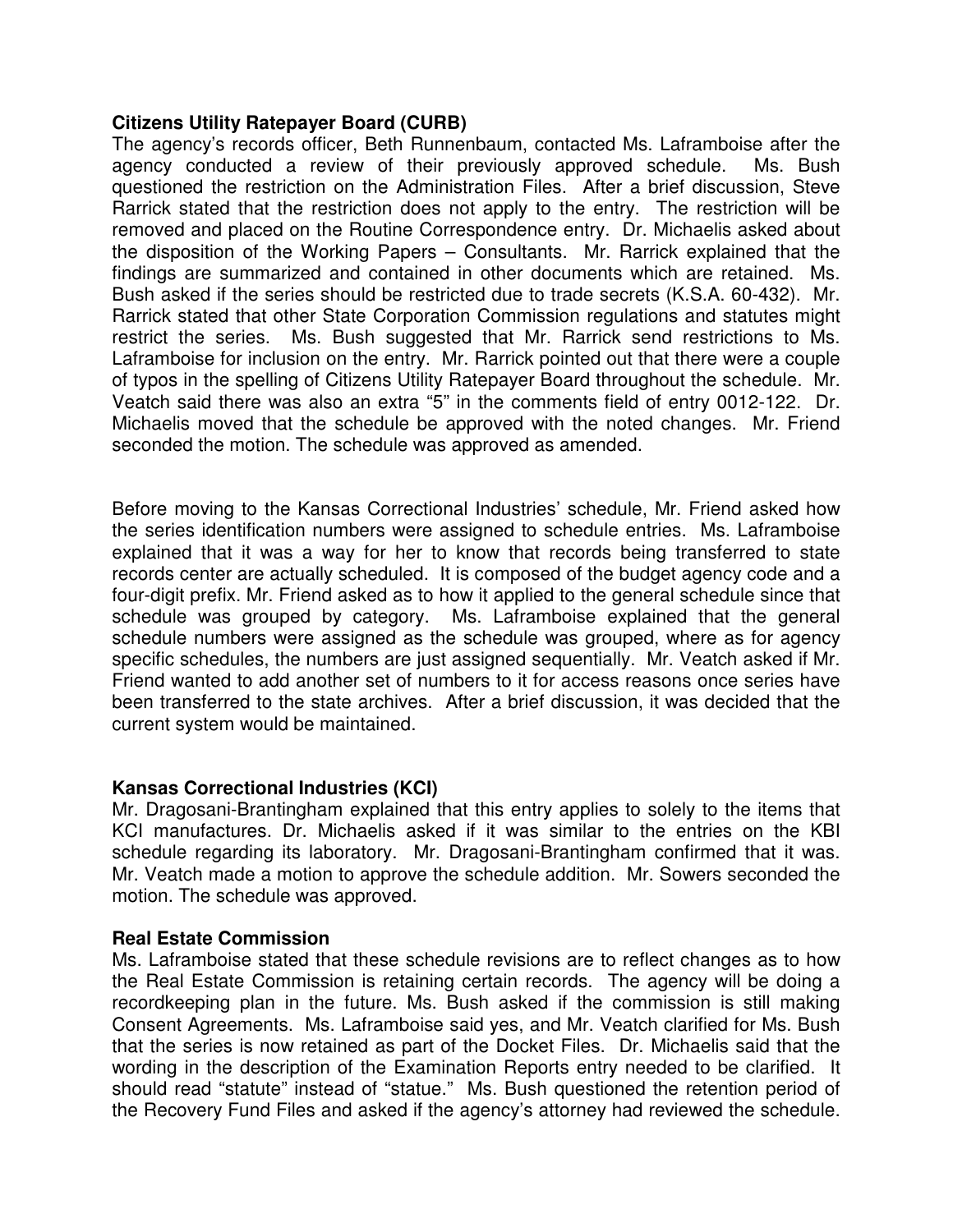Ms. Laframboise stated that the agency attorney did review the schedule prior to submission to the board. Ms. Bush also explained the purpose of the fund to the board. Mr. Sowers moved to approve the schedule. Dr. Michaelis seconded the motion. The schedule was approved.

## **Education**

Ms. Johnson stated that this entry was tabled at the April meeting for clarification of the restriction listed. She contacted the agency's records officer and chief counsel, Rodney Bieker, and he agreed that the restriction be removed. Dr. Michaelis moved to approve the entry. Mr. Friend seconded the motion. The schedule addition was approved.

## **Housing Resources Corporation**

Ms. Bush questioned the restriction on the entry. Mr. Dragosani-Brantingham explained that the end of the regulation states that it may be restricted under state or local laws. Dr. Michaelis asked if the staff considered the records closed. Mr. Dragosani-Brantingham said that they did due to personal information contained within the records. Mr. Veatch asked if more of the CFR should to be sited - 24 CFR 92.508? Dr. Michaelis asked if the board felt that adding the ".508" would be enough or if the board wanted to examine that section. The board agreed it was sufficient. Mr. Veatch moved to approve the schedule with restriction clarification. Mr. Friend seconded the motion. The schedule was approved.

Ms. Laframboise asked to move the Department of Revenue schedule before the University of Kansas since more questions would be asked regarding that schedule due to the recordkeeping plan. The board agreed.

## **Dept. of Revenue**

Ms. Bush questioned the length of the statutes sited. Mr. Dragosani-Brantingham explained that he left the commas out of the citation because he did not realize it was necessary. Ms. Bush said it was proper to include the commas and asked for a copy of the statute books. Ms. Bush stated that the first two citations should be removed from the restrictions field since they do not pertain to closing the records. Ms. Bush asked if anyone else had any changes? There were none. Mr. Veatch moved to approve the schedule as amended. Mr. Sowers seconded the motion. The schedule was approved as amended.

## **University of Kansas**

Dr. Michaelis stated the cover sheet needed to be corrected. The "6" listed under number seven be removed and placed under number six. Ms. Laframboise explained that the University of Kansas started a records management taskforce near the time that the KSHS Records Management section started work on the Higher Education General Schedule. That schedule has yet to be completed so the university is submitting this schedule for the purpose of destroying some of the records listed. The university completed a recordkeeping plan for the electronic records, which was approved by the Electronic Records Committee (ERC) in September. The board